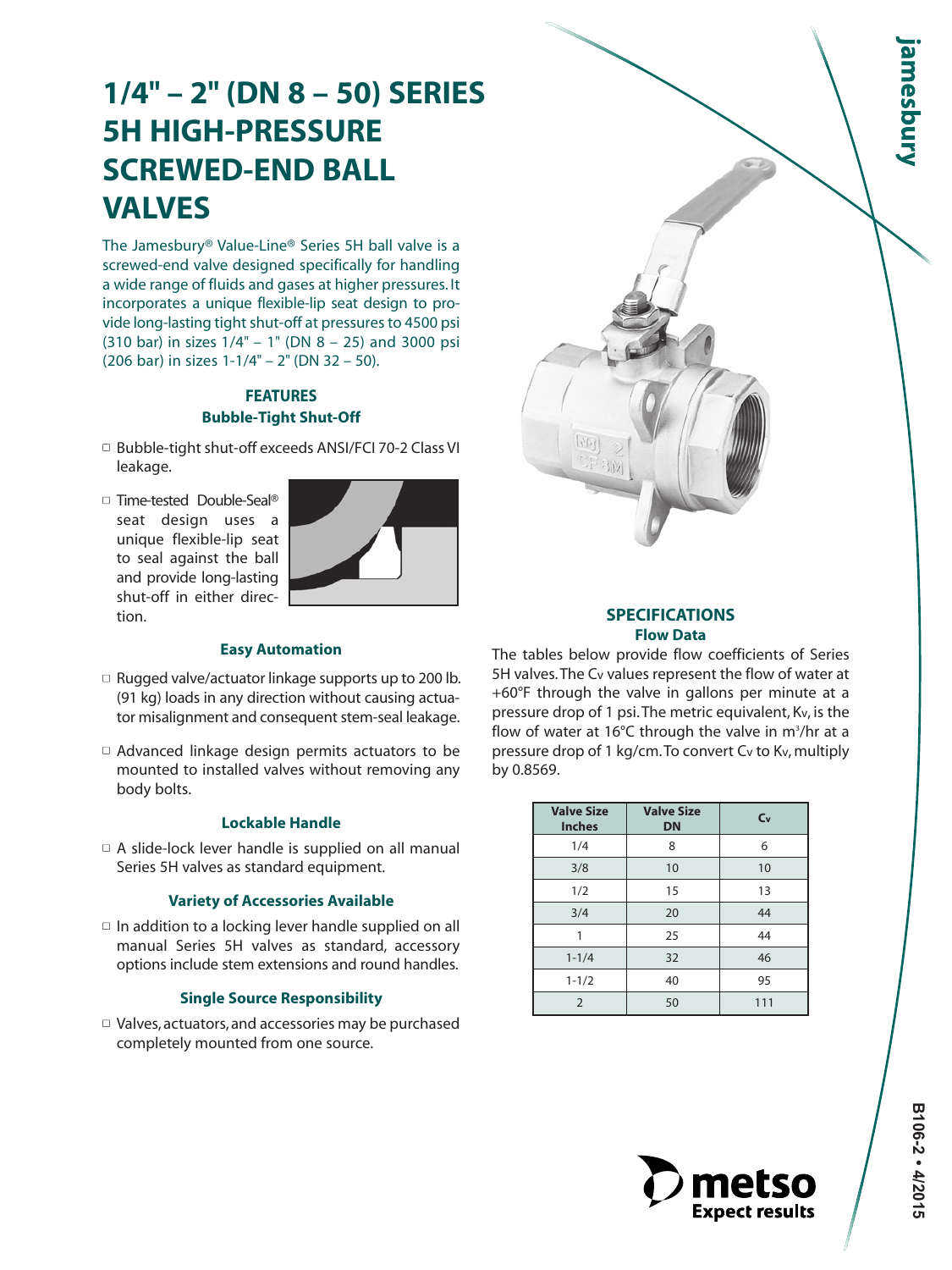#### **Seat Ratings**

Seat ratings are based on differential pressure with the valve ball in the fully closed position. Valves in carbon steel are rated to -20°F (-29°C). Valves in 316 stainless steel are rated to  $-40^{\circ}$ F ( $-40^{\circ}$ C).



This torque chart is to be used as a guide for actuator selection. Additional requirements may be imposed by media characteristics, trim and frequency of valve operation. For clean lubrication fluid service, required torque may be reduced by 20%. For difficult services such as slurries and semi-solids increase values by 50%. If in doubt, select the next larger actuator.



#### **Body Ratings**

These are the maximum working pressure ratings for the valve body only. The seat ratings determine the practical pressure limitation in actual working pressure. The ratings are at -20°F to +100°F (-29°C to +38°C).

| <b>Valve Size</b><br>inches | <b>Carbon Steel, 316 Stainless Steel</b><br><b>Body Ratings - psi</b> |
|-----------------------------|-----------------------------------------------------------------------|
| $1/4 - 1$                   | 4500 psi<br>Working pressure                                          |
| $1 - 1/4 - 2$               | 3000 psi<br>Working pressure                                          |
|                             |                                                                       |
| <b>Valve Size</b>           | <b>Carbon Steel, 316 Stainless Steel</b>                              |
| <b>DN</b>                   | <b>Body Ratings - bar</b>                                             |
| $8 - 25$                    | 310 bar<br>Working pressure                                           |

#### **Stem Extensions**

A standard 4" (102 mm) stem extension is offered for 1/4" – 1-1/4" (DN 8 – 32) Series 5H valves. Consult the factory for stem extensions on 1-1/2" & 2" (DN 40 & 50) valves.

| <b>Valve Size</b><br>Inches (DN) | Kit<br><b>Number</b> |
|----------------------------------|----------------------|
| $1/4" - 1/2"$ (DN 8 - 15)        | SF-072               |
| $3/4" - 1 - 1/4"$ (DN 20 - 32)   | SE-073               |



#### **Optional Handles**

The Series 5H ball valves have optional handles available: a round handle (non-locking), an oval handle, and an extralong lever handle. To order handles separately, specify the following part number:

| <b>Handle Type</b>              | $1/4" - 1/2"$<br>$(DN 8 - 15)$ | $3/4" - 1-1/4"$<br>$(DN 20 - 32)$ | $1 - 1/2" - 2"$<br>$(DN 40 - 50)$ |
|---------------------------------|--------------------------------|-----------------------------------|-----------------------------------|
| <b>Round Handles</b>            | 012-0785-22                    | 012-0786-22                       |                                   |
| Lockable Oval<br><b>Handles</b> | 012-0794-22                    | 012-0795-22                       |                                   |
| 12" Long Lockable Lever Handles | 012-0822-30                    |                                   |                                   |



| <b>Valve</b><br><b>Size</b> | <b>Oval and Round</b><br>Handle<br><b>Dimensions, inches</b> |      |  |  |  |  |
|-----------------------------|--------------------------------------------------------------|------|--|--|--|--|
| inches                      | A                                                            | н    |  |  |  |  |
| $1/4$ & $1/2$               | 3.35                                                         | 2.82 |  |  |  |  |
| 3/4                         | 4.64                                                         | 3.49 |  |  |  |  |
|                             | 4.64                                                         | 3.62 |  |  |  |  |
| $1 - 1/4$                   | 5.87                                                         | 4.20 |  |  |  |  |

| <b>Valve</b><br><b>Size</b> | <b>Oval and Round</b><br>Dimensions, mm | <b>Handle</b> |
|-----------------------------|-----------------------------------------|---------------|
| <b>DN</b>                   | A                                       | н             |
| 8 & 15                      | 85                                      | 72            |
| 20                          | 118                                     | 89            |
| 25                          | 118                                     | 92            |
| 32                          | 149                                     | 107           |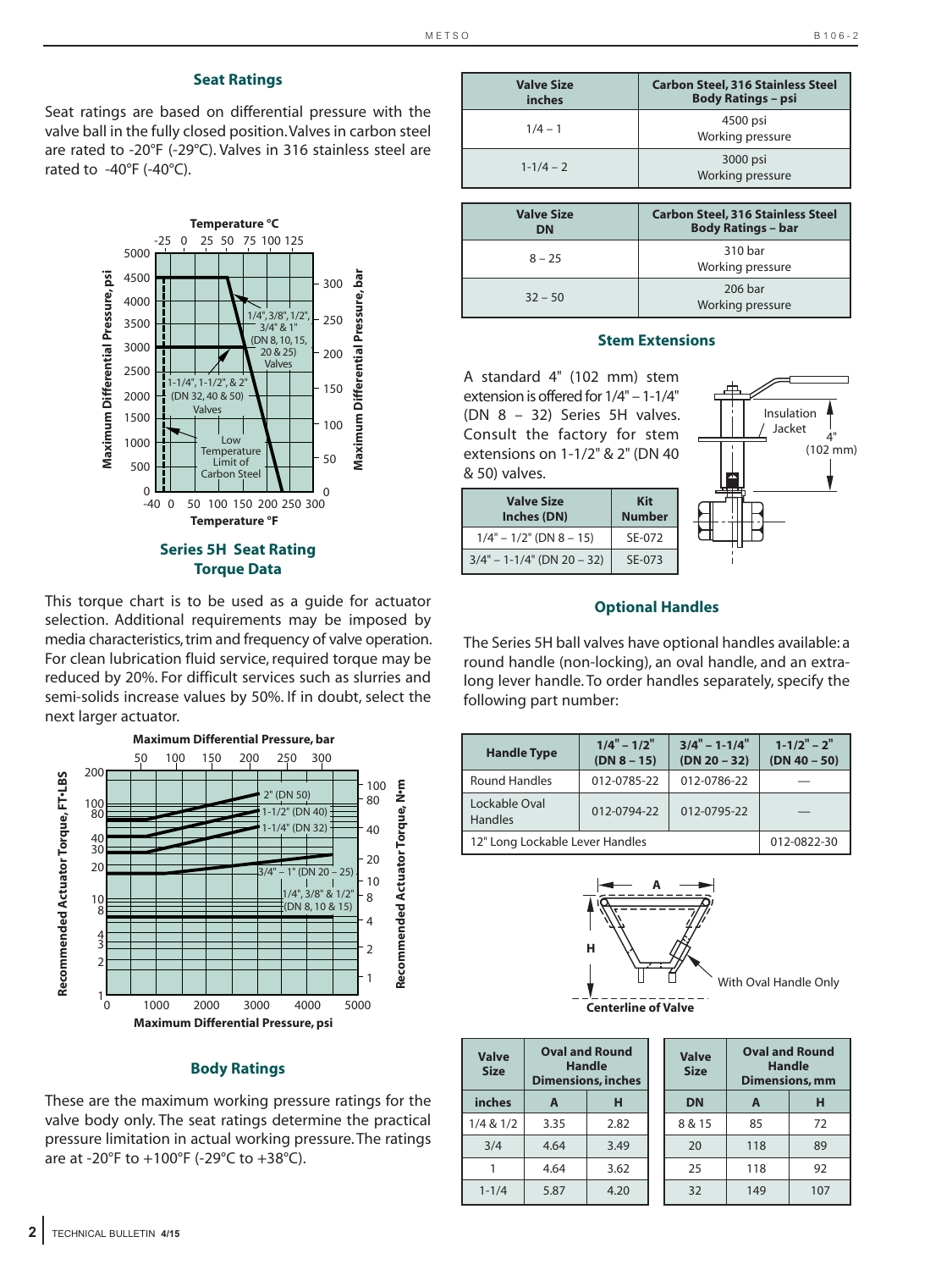**DIMENSIONS**



| <b>Valve Size</b> |      | <b>Approximate Dimensions - inches</b> |            |      |      |      |       |      |                |              | Approx.    |
|-------------------|------|----------------------------------------|------------|------|------|------|-------|------|----------------|--------------|------------|
| <b>Inches</b>     | A    | B                                      | $\epsilon$ | D    | E    | F    | H     |      | $\overline{R}$ | $\mathsf{s}$ | Weight, lb |
| 1/4               | 2.73 | 1.55                                   | 0.50       | 1.03 | 0.45 | 1.00 | 4.00  | 2.26 | 0.31           | 0.19         | 0.9        |
| 3/8               | 2.73 | 1.55                                   | 0.50       | 1.03 | 0.50 | 1.00 | 4.00  | 2.26 | 0.31           | 0.19         | 1.0        |
| 1/2               | 2.73 | 1.55                                   | 0.50       | 1.03 | 0.50 | 1.25 | 4.00  | 2.26 | 0.31           | 0.19         | 1.1        |
| 3/4               | 3.50 | 1.92                                   | 0.50       | 1.38 | 0.88 | 1.63 | 5.50  | 3.10 | 0.50           | 0.31         | 2.7        |
|                   | 3.60 | 1.92                                   | 0.50       | 1.38 | 0.88 | 1.75 | 5.50  | 3.10 | 0.50           | 0.31         | 2.8        |
| $1 - 1/4$         | 3.93 | 2.10                                   | 0.56       | 1.63 | 1.00 | 2.00 | 5.50  | 3.23 | 0.50           | 0.31         | 3.7        |
| $1 - 1/2$         | 4.55 | 2.47                                   | 0.75       | 1.88 | 1.25 | 2.38 | 7.00+ | 3.93 | 0.63           | 0.38         | 5.0        |
| $\overline{2}$    | 4.94 | 2.66                                   | 0.75       | 2.12 | 1.50 | 2.88 | 7.00+ | 4.12 | 0.63           | 0.38         | 6.8        |

| <b>Valve Size</b> |              | <b>Approximate Dimensions - mm</b> |    |    |    |    |      |     |             | Approx.      |            |
|-------------------|--------------|------------------------------------|----|----|----|----|------|-----|-------------|--------------|------------|
| <b>DN</b>         | $\mathbf{A}$ | B                                  |    | D  | E  | F  | н    |     | $\mathbf R$ | $\mathsf{s}$ | Weight, kg |
| 8                 | 65           | 39                                 | 13 | 26 | 11 | 25 | 102  | 57  | 8           | 5            | 0.41       |
| 10                | 65           | 39                                 | 13 | 26 | 13 | 25 | 102  | 57  | 8           | 5            | 0.45       |
| 15                | 65           | 39                                 | 13 | 26 | 13 | 32 | 102  | 57  | 8           | 5            | 9.5        |
| 20                | 89           | 49                                 | 13 | 35 | 22 | 41 | 140  | 79  | 13          | 8            | 1.2        |
| 25                | 92           | 49                                 | 13 | 35 | 22 | 44 | 140  | 79  | 13          | 8            | 1.3        |
| 32                | 100          | 53                                 | 14 | 41 | 25 | 51 | 140  | 82  | 13          | 8            | 1.7        |
| 40                | 116          | 63                                 | 19 | 48 | 32 | 60 | 178+ | 100 | 16          | 10           | 2.3        |
| 50                | 126          | 67                                 | 19 | 54 | 38 | 73 | 178+ | 105 | 16          | 10           | 3.1        |

† Optional 12" (305 mm) handle available.